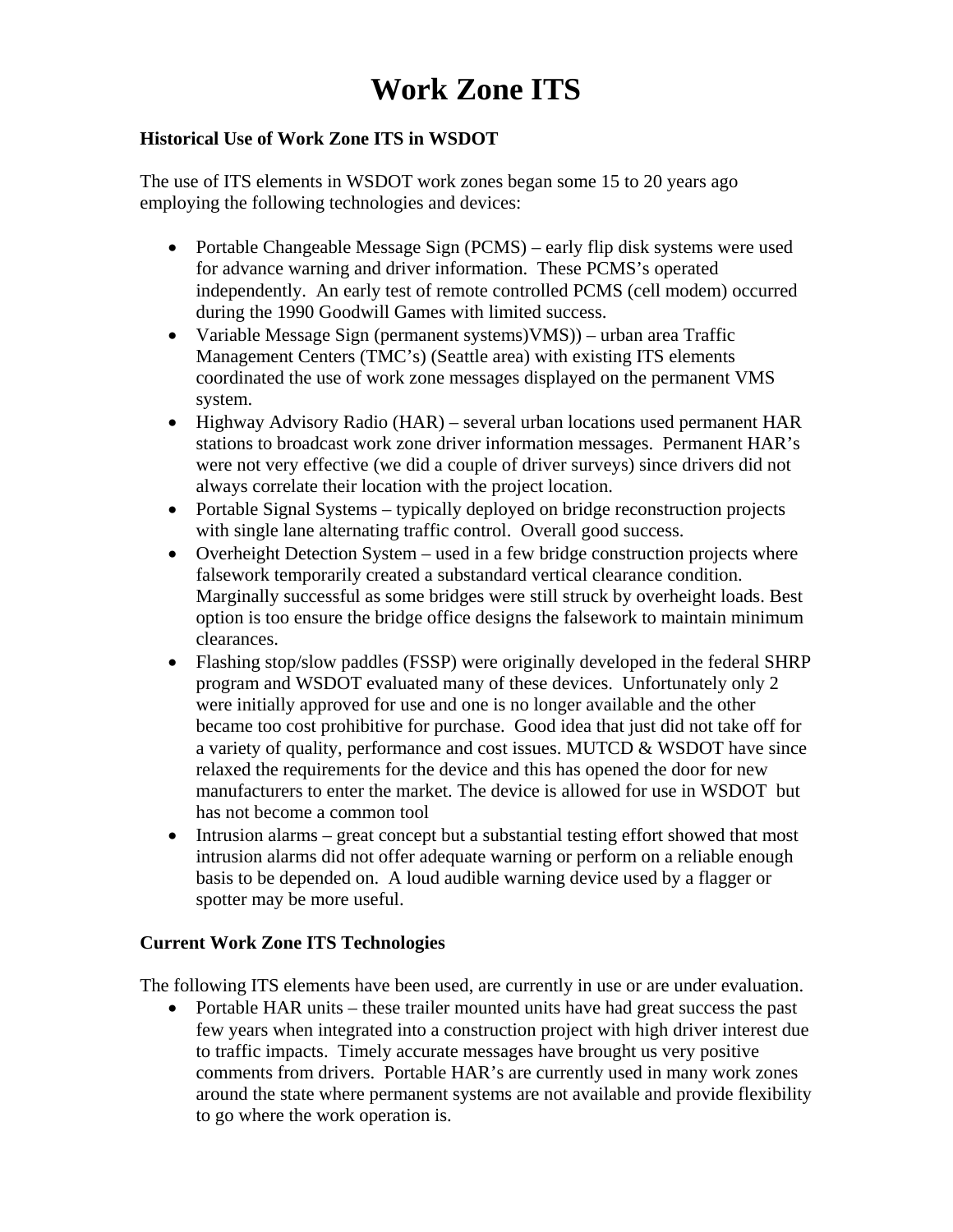- Intrusion Alarms the safety products team is involved in evaluating new intrusion alarms as they are developed. We recently evaluated a "low tech" device called the Sonoblaster. This device is a traffic cone that contains a CO2 powered alarm horn that sounds when tipped over. Intrusion alarms as a group may only have a marginal effect on worker safety based on our evaluation efforts and national experience. The Olympic Region Work Zone crew currently uses the Sonoblaster in their maintenance work zones.
- Smart Zone System this trailer mounted "mini traffic management system" was initially deployed on a pilot project with the WSP in the Northwest Region to evaluate work zone enforcement procedures. The device experienced some operational & communication problems early on but the South Central Region managed to correct the problems and has used the device with good success the past few years on many projects within their region, currently the device is being used on the I-90 Rock Fall Stabilization project.
- Speed Detection/Display Units typically trailer mounted units used to detect speeding vehicles and provide feedback to drivers by displaying the vehicle speed. Studies have shown reductions in work zone speeds when using these devices. NWR owns 2 of these units from the WSP pilot project.
- Speed Violation & Deterrent System similar to photo radar technology, but this system is used to track speeding vehicles by license plate & vehicle type. The vehicle license number and speed are displayed on a roadside PCMS so the driver can see it. Privacy issues may also apply to this system as with photo radar. This system can also be used for work zone travel time/speed data gathering and display. Not currently in use. Initial evaluation shows some potential benefit depending on the type of application and with the recent legislative approval to move forward with photo enforcement in work zones, HQ traffic is looking for potential work sites to experiment with the technology.
- Work Zone Photo Radar Speed Enforcement –WSDOT recently gained legislative approval to go forward with photo enforcement in work zones but we are still working through the legal issues associated with the enforcement. Nationally this technology seems to be on the decline along with the so called "double fines fizzle" but there are a couple states that have been experimenting with the photo radars. There is also a privacy issue related to this type of enforcement.
- Project Information Web Pages & Project Information Phone Numbers currently in use on many WSDOT projects around the state. Many positive public comments have been gathered on several of the project web pages with ongoing driver information updates.
- Variable Speed Limit NCR has pursued a "low tech" version of this technology on several paving projects the past few years by using conventional speed limit signs as part of the daily traffic control signing. Very good comments from WSP and PEO. Observations show reduced traffic speeds through the work zone. This method will be captured in the upcoming revised speed reduction directive.
- Automated Flagger Assistance Device (AFAD) this device shows good potential in removing human flagger from the roadway to a safe location off the roadway while controlling the device. With interim FHWA approval is actively being promoted for use on projects around the state.
- PCMS new computer and lighting technologies have greatly improved PCMS performance. Both trailer and truck mounted versions are very useful and have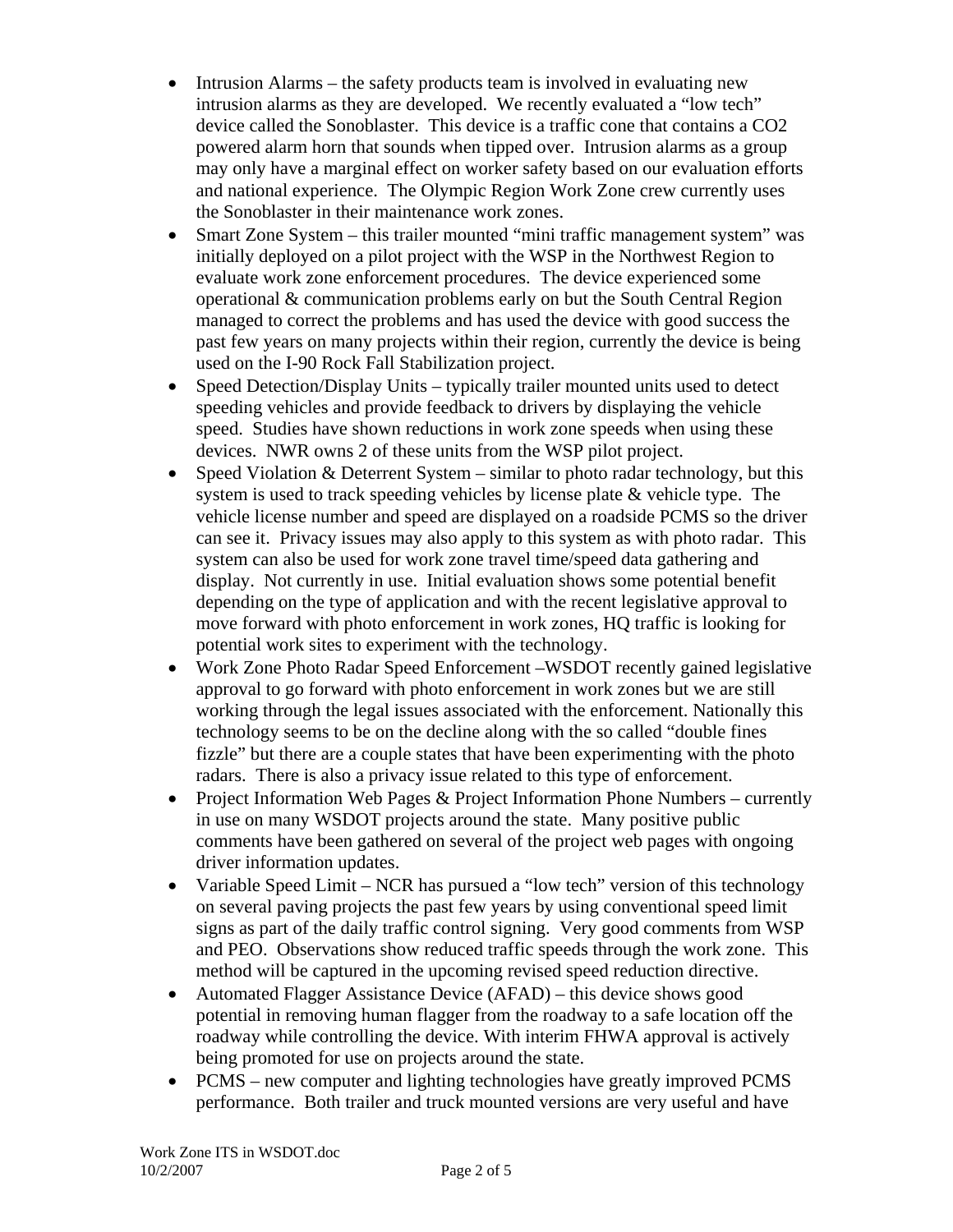become standard equipment for many work zone operations. The newer "Smart" PCMS's show great potential benefit in many work zone applications.

- **Dynamic Lane Merge System** this system incorporates a queue detector, flashing beacons and no pass signing to operate a no pass zone that moves in conjunction with the lane closure queue. The system is intended to improve work zone capacity and reduce crashes, (studies show minimal improvement) but it's greatest value may be the merge control or direction it provides drivers approaching the lane closure. This in turn (when combined with active enforcement) reduces queue jumping and blocking. Currently not deployed but HQ traffic is looking for opportunities to evaluate the product.
- **Queue Detection System** a portable device that utilizes a microwave detector that is able to detect changes in traffic flow, and send out an alarm to advance signs to warn motorists if a backup is forming. Currently not deployed but HQ traffic is looking for opportunities to evaluate the product.
- Travel Time Estimation System Travel time estimation obtains real-time traffic data and uses computer software to predict the current travel time on a section of roadway. The information can then be displayed to the driver on a PCMS, displayed on the internet, or sent to a pager/cell phone/PDA. Currently not deployed but HQ traffic is looking for opportunities to evaluate the product.
- **Work Zone Traffic Management** this concept can employ several technologies and is slowly starting to move ahead on some projects, but requires some detailed advance planning and design. The most common case to date is moving permanent ITS elements (usually cameras) into contracts that allow those elements to become operational during construction of that project or future overlapping project work zones. The ultimate example of this would be a work zone TMC that would manage multiple or complex work zones on large or multiple projects within a corridor. A more practical example might be to combine temporary work zone ITS with permanent ITS managed through the region TMC.
- Over height Detection System our recent experience on I-5 in Seattle showed that this system might appear to be an attractive application. In reality with such a downside for even one failure of a truck to stop, this system is a poor choice. A design decision to remove the conflict, instead of warning for it would have been the correct decision. Any future consideration of this system should be carefully examined.

The above technologies & applications cover most of our experience. We recognize that others may exist and new technologies will develop or are currently developing.

# **Work Zone ITS Future & Priorities**

Work zone ITS is currently underutilized by WSDOT and yet has some of the greatest potential for new work zone solutions. Technology is becoming more readily available, costs for these systems has become more reasonable and efforts to incorporate work zone ITS elements into our projects should be moved ahead.

What the public wants (from surveys, e-mail, news articles and studies)

- *What the heck is going on and how can I avoid it!*
- *Is there an alternate route?*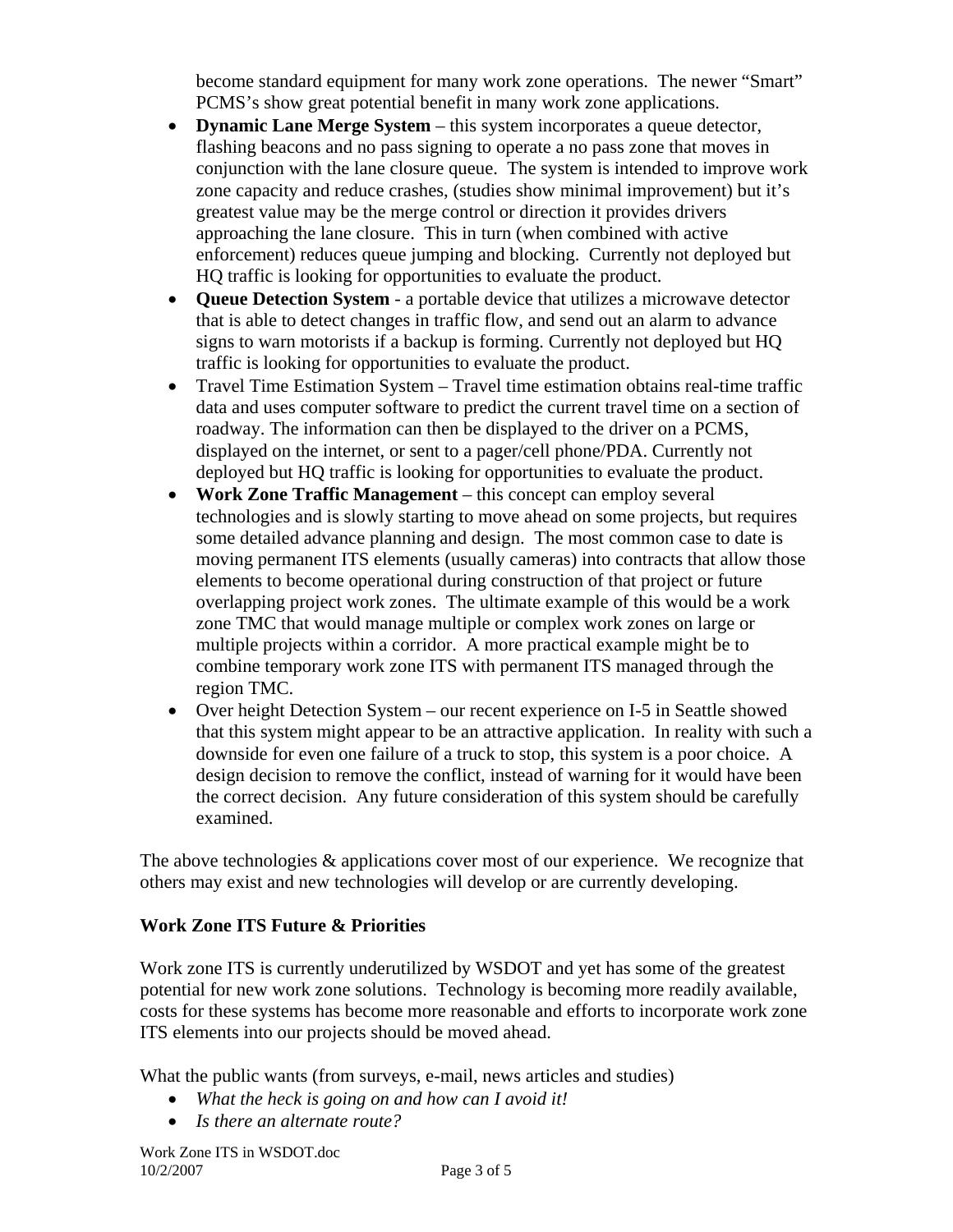- *I'm willing to wait my turn as long as I get my turn (queue jumping).*
- *I'm from \_\_\_\_\_\_ (out of the local area) and had no idea the road was closed.*

• *My normal route and the alternate route are all under construction.* 

Typical work zone impacts that could be improved through ITS:

- Work zone delays & congestion
	- o Queue detection
	- o Smart PCMS (driver info & alternate routes)
	- o SmartZone traffic monitoring (part of work zone TMC)
	- o Traffic Management System (corridor or regional TMC)
- Road Rage
	- o WSP Enforcement, roving or assigned (using remote monitoring)
	- o Surveillance/Monitor System
	- o PCMS enforcement messages, "WSP WORK ZONE" "PATROL IN PROGRESS"
	- o Speed Detection/Display Units
- Lane closure efficiency
	- o Dynamic lane merge
	- o Static lane merge (low tech approach, signed no pass zone)
	- o Lane closure metering (concept applies ramp metering to lane closure merging)
	- o Queue detection
- Traffic Safety
	- o PCMS Advance warning (unexpected queues)
	- o Work Zone Monitoring (crashes, incidents, etc.)
	- o Speed Violation & Deterrent System
- Worker safety
	- o Intrusion alarms (past & current evaluations indicate poor performance)
	- o Automated Flagger Assistance Devices
	- o Portable Signal
	- o Speed Detection/Display Units

Based on the above summary of public concerns, work zone impacts and available technology the following priority list indicates which ITS elements we should consider for inclusion in upcoming construction projects as well as some maintenance work zones.

- 1. Queue Detection System, with advance PCMS warning/information.
- 2. Dynamic Lane Merge
- 3. Traffic Management System and plan.
- 4. Advance Congestion Warning Systems
- 5. Smart PCMS
- 6. Surveillance/Monitoring System
- 7. Automated Flagger Assistance Devices
- 8. Speed Detection/Display
- 9. Portable Signals
- 10. Speed Violation & Deterrent System

(some of these systems & technologies overlap, depending on the application)